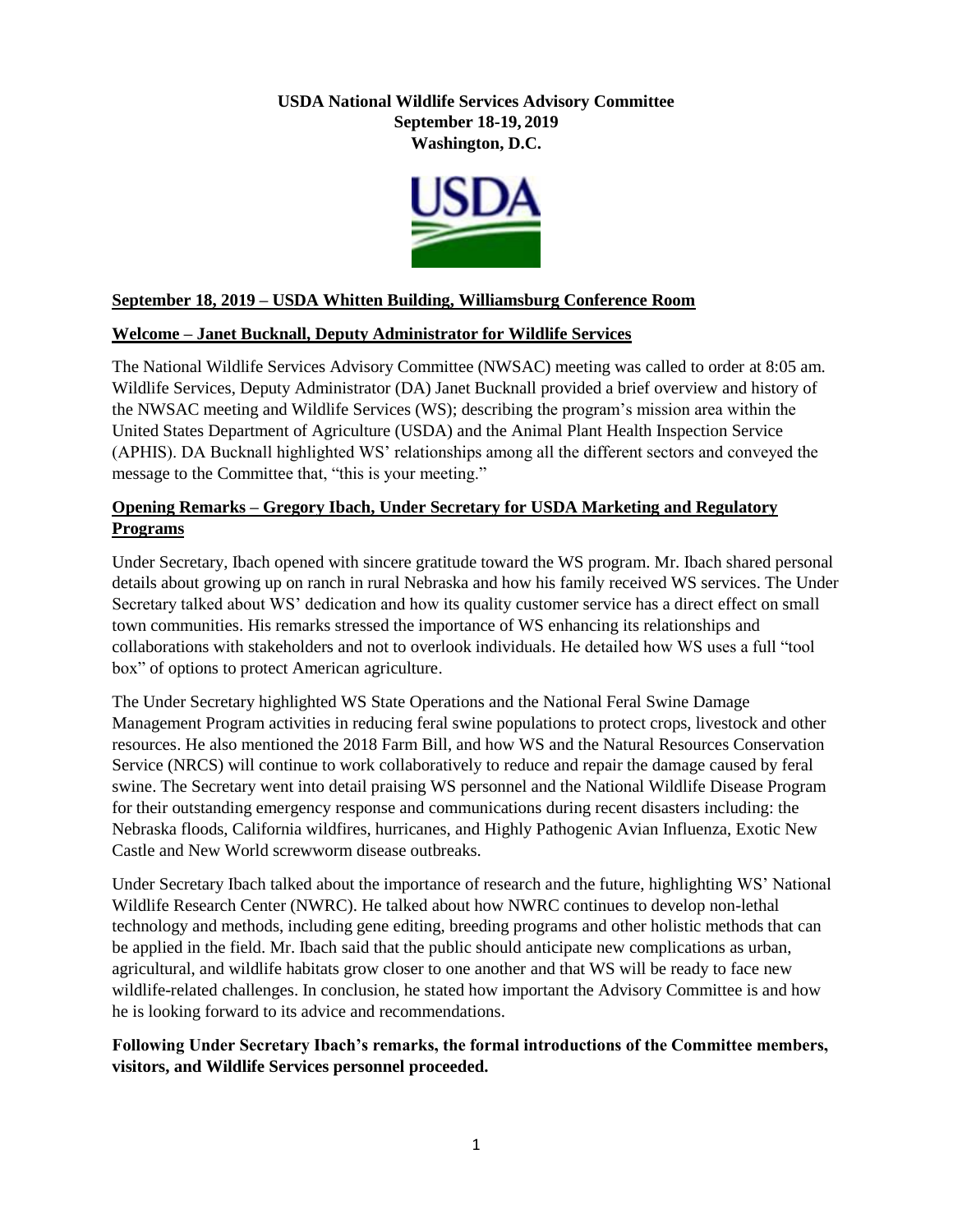## **Opening Remarks – Kevin Shea, Administrator for Animal Plant and Health Inspection Service**

APHIS Administrator, Mr. Kevin Shea opened with a brief history about WS and how the program originated within USDA, was transferred to the U.S. Fish and Wildlife Service (USFWS) and then later returned back to USDA APHIS. He explained how APHIS protects U.S. agriculture and natural resources, and that wildlife is a natural resource which requires WS to follow the Public Trust Doctrine. To achieve the public's trust, it is imperative WS hear from all "stakeholders" when it comes to resolving conflicts with wildlife. Mr. Shea delivered a message of safety and related it to all the Committee members who flew into Washington. He said, "Every day the flying public benefits from the safety work done by WS airport wildlife biologists, who keep birds away from moving aircraft." Mr. Shea presented the new WS strategic plan (2020-2024) and highlighted two main themes of the plan: building public trust and delivering public service. These themes are critical to wildlife damage management and emerging mission areas, such as emergency response and recovery, like the 2019 Nebraska floods and the 2010 Deepwater Horizon oil spill. Mr. Shea, explained how WS' core value is working with cooperators and how this type of work requires high level collaborations. Mr. Shea went into detail about how WS applies funding towards agriculture and property protection, natural resources conservation including protecting threatened and endangered species, and human health and safety activities. Mr. Shea closed with remarks about how the WS program is comprised of scientists, wildlife biologists, and professionals who have strong connections with other government officials, stakeholders, and the public, which is important as the program continues to evolve and adapt to meet new challenges.

# **Following his remarks the APHIS Administrator, Shea and Under Secretary, Ibach presented the Certificates of Appointment to the NWSAC members.**

## **Opening Remarks – Janet Bucknall, Deputy Administrator for Wildlife Services**

Janet Bucknall provided an overview of the WS organizational structure, history, and program roles and priorities. She expressed gratitude to APHIS for WS' inclusion within the agency and then introduced the WS Management Team. She talked about the importance of building public trust in order to accomplish WS' broad mission. She concluded by detailing WS' involvement in various areas, including airport wildlife hazard management, responses to wildlife-human conflicts, and livestock protection.

# **Western Region Update – Jason Suckow, Regional Director**

Western Regional Director, Jason Suckow, provided a summary of WS activities in the west. He emphasized the importance of WS utilizing integrated wildlife damage management and working with the wildlife conservation non-governmental organizations (NGOs). He discussed M-44s, NEPA, drones, livestock guard dog research, and human-wildlife conflicts with protected species. He detailed how wildlife management methods have changed recently as large predators are moving closer to urban areas and rangelands. Stressing the importance of good communication, he urged WS to do a better job of telling both perspectives of predator management.

# **Eastern Region Update – Willie Harris, Regional Director**

Eastern Regional Director, Willie Harris, presented an overview of WS in the east, which included leadership updates. He spoke about the challenges aquaculture and livestock producers have in protecting their animals while staying compliant with the USFWS Migratory Bird Treaty Act. Aquaculture producers continue to have problems with double crested-cormorants, and other fish-eating birds, consuming their farm-raised fish; while livestock producers, particularly in southern states, have been experiencing black vulture predations on cattle calves and other vulnerable livestock. Mr. Harris explained how both predating bird species are protected and require USFWS permits and coordination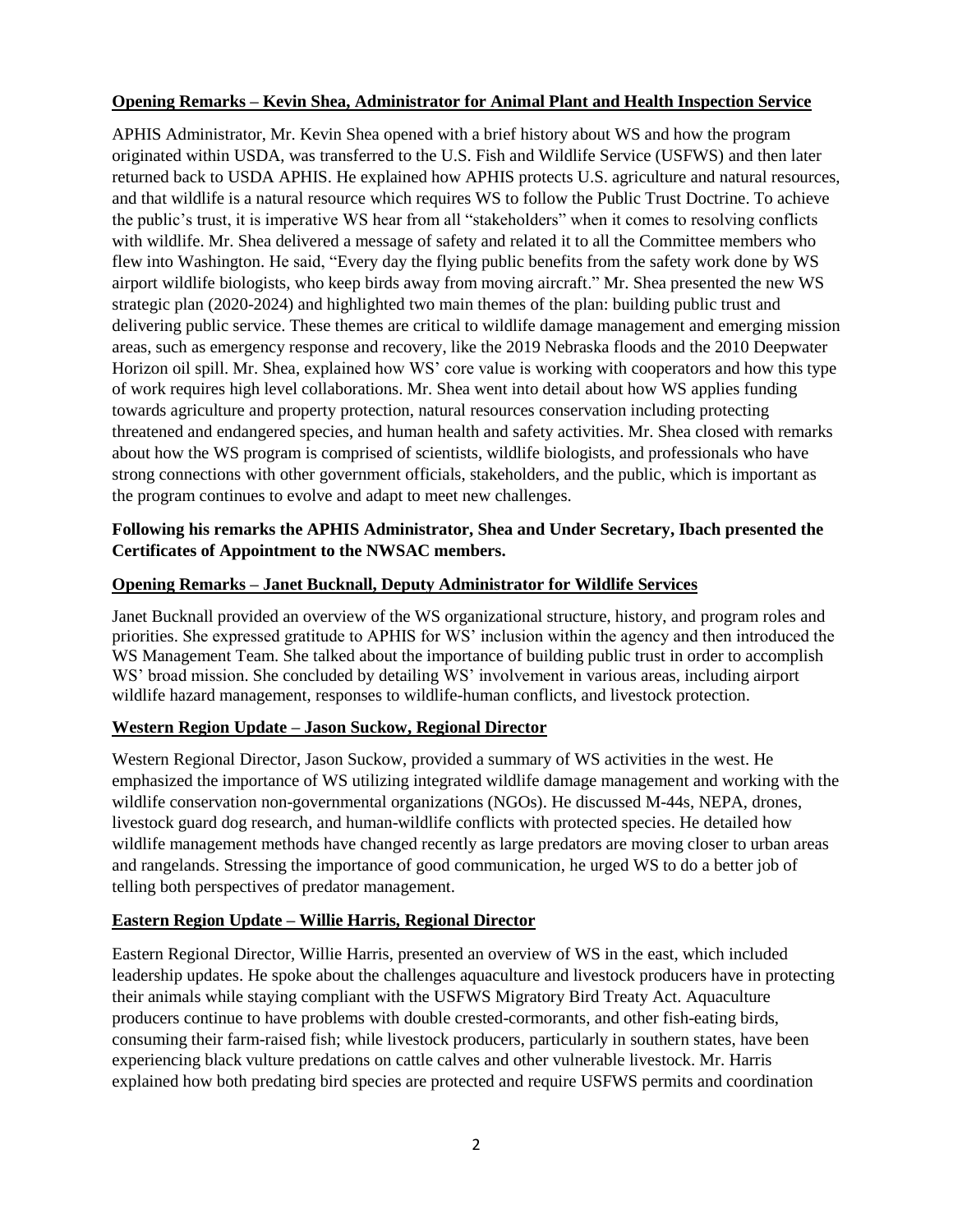with WS to remove the birds. The State programs in the region will hold meetings and workshops to offer technical assistance and assist producers in obtaining the correct permits to protect their investments.

# **National Wildlife Research Center Update – Dr. Larry Clark**

Director of NWRC, Dr. Larry Clark, gave an overview of NWRC's mission, research priorities, and the methods development process. He explained NWRC's resourcefulness and ability to develop useful products by pivoting off of previous research and technology. He also described the NWRC production model which includes future product development strategies for sodium nitrite, PAPP (paraaminopropiophenone) a toxicant currently used in New Zealand, RNAi gene silencing technology, and gene mapping. He also covered wildlife and livestock protection products and technology, the roles and responsibilities of each NWRC field station, the importance of the Technology Transfer program, and continued research on developing non-lethal techniques.

# **National Rabies Management Program Update - Richard Chipman**

WS National Rabies Coordinator, Rich Chipman, presented a brief history of WS' involvement in wildlife rabies control that included an overview of the rabies virus and detailed information on the vaccines WS uses. He provided updates on the status of current operations, funding structure, research, and future program objectives. He discussed the economics of raccoon rabies management and urban baiting challenges and acknowledged the possible need to allocate more resources in areas where aerial vaccine bait distribution was not possible.

# **Feral Swine Damage Management Program Update – Dr. Dale Nolte**

WS National Feral Swine Coordinator, Dr. Dale Nolte, provided an overview of the Feral Swine Damage Management Program that included current management strategies, the 2018 Farm Bill feral swine management pilot program, and program goals including the production of an effective feral swine toxicant. He also discussed the problems with feral swine translocation, possible disease transmission to humans and domestic pets from consuming feral swine meat, and the risks of reintroduction of pseudorabies to domestic swine.

# **Aviation Safety and Operations Center - Wiley Gustafson**

National Aviation Coordinator, Wiley Gustafson, detailed the history and use of aircraft for wildlife damage management. He presented an overview of the WS aviation safety program which included the WS' pilot workforce, future acquisition of a new helicopter fleet, and the use of drones. He talked about the redesign of the "Aviation Center of Excellence" training center, which will utilize more holistic training methods. He stressed the importance of standardization and modernization of the fleet to streamline operations and personnel training.

### **2016 NWSAC Recommendations – Martin Mendoza**

The previous NWSAC meeting was held in 2016, in Tacoma, Washington. Associate Deputy Administrator, Martin Mendoza, presented the eight recommendations from the last meeting along with the corresponding Agency and Program decisions and actions. He noted that Alpha-Chloralose and tranquilizer tabs were removed from the list of approved WS substances. He stressed the importance of WS developing a feral swine toxicant that can be applied in the field. He described the role of the Pocatello Supply Depot, the creation of the Aviation Center of Excellence, and the goal of raccoon rabies eradication. The WS Management Team addressed questions and concerns from the Committee about the results of the 2015/16 meetings.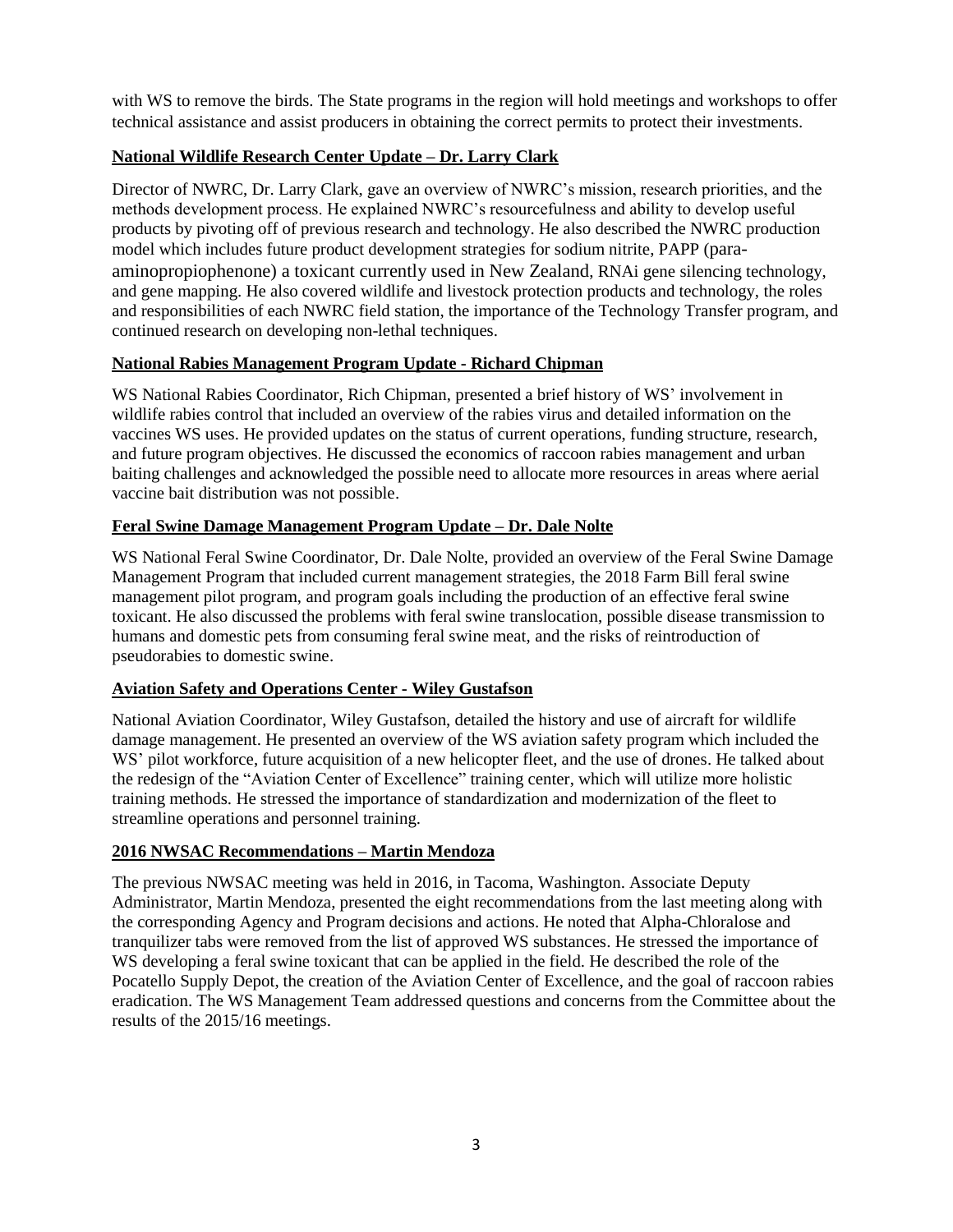# **Review of Charter and Rules of Order – Ginger Murphy**

Associate Deputy Administrator, Ginger Murphy, discussed the Committee's structure, terms of appointments, meetings, and the NWSAC Charter. The Committee was advised that once a Chair and Vice Chair were elected, the Chair will assume control of the meeting and decide what agenda items to address. WS personnel will not be involved in discussions, but will observe and be available to provide guidance and technical information, answer questions, and provide administrative assistance.

- Motion was made to nominate James LaCour, as NWSAC Chair, by Gordon Batcheller and seconded by James Anderson.
- Motion was made to nominate David McEwen, as NWSAC Chair, by Cat Urbigkit and seconded by multiple members.
- The secret ballot vote was in favor of James LaCour for Chairman.
- Motion was made to nominate David McEwen, as Vice Chair, by Irma Cauley and seconded by Andrew Prosser.
- The vote was unanimous in favor of electing David McEwen for Vice Chair.
- With the election of Committee leadership complete, James LaCour solicited NWSAC members for recommendation ideas.

## **Discussion of Agenda Topics – James LaCour, NWSAC Chair**

James LaCour asked Committee members to decide whether or not to keep the 2016 recommendations for further review. The Committee discussed and voted on the following 2016 recommendations:

- 1. Increase use of all available technologies motion to strike, passed.
- 2. Developing and licensing wildlife toxicants motion to retain, passed.
- 3. Develop science-based BMP's to address large predator conflicts motion to retain, passed.
- 4. Proactively communicate activities motion to retain, passed.
- 5. Rabies bait drops at the Texas/Mexico border motion to retain, passed.
- 6. Development of Pocatello Supply Depot motion to strike, passed.
- 7. Double-crested Cormorant management motion to retain, passed.
- 8. Increase WS helicopter fleet motion to strike, passed.

### **After the break, the Committee reconvened and heard topics of concern from individual members. Committee members identified the following topics to be discussed:**

- 1. Grizzly bears asking for additional funding for WS to focus on grizzly bear management in areas with high coyote overlap.
- 2. WS billing system required billing system seems incompatible with WS and is causing cooperators stress when trying to pay invoices.
- 3. Raccoon rabies an increase funding for raccoon rabies control.
- 4. M-44 device use, regulations, and expansion. Possibility of removing face shield requirement from the EPA label.
- 5. Aggressive eradication of feral swine.
- 6. Chronic Wasting Disease ways for WS to engage with this topic.
- 7. WS volunteers make process of registering volunteers faster and more streamlined.
- 8. Wildlife disease related responses– increase funding and resources for WS emergency response, including wildlife disease response.
- 9. Feral pork meat safety provisions.
- 10. Black vultures.
- 11. WS general budget.

### **The session adjourned at 5:00 p.m.**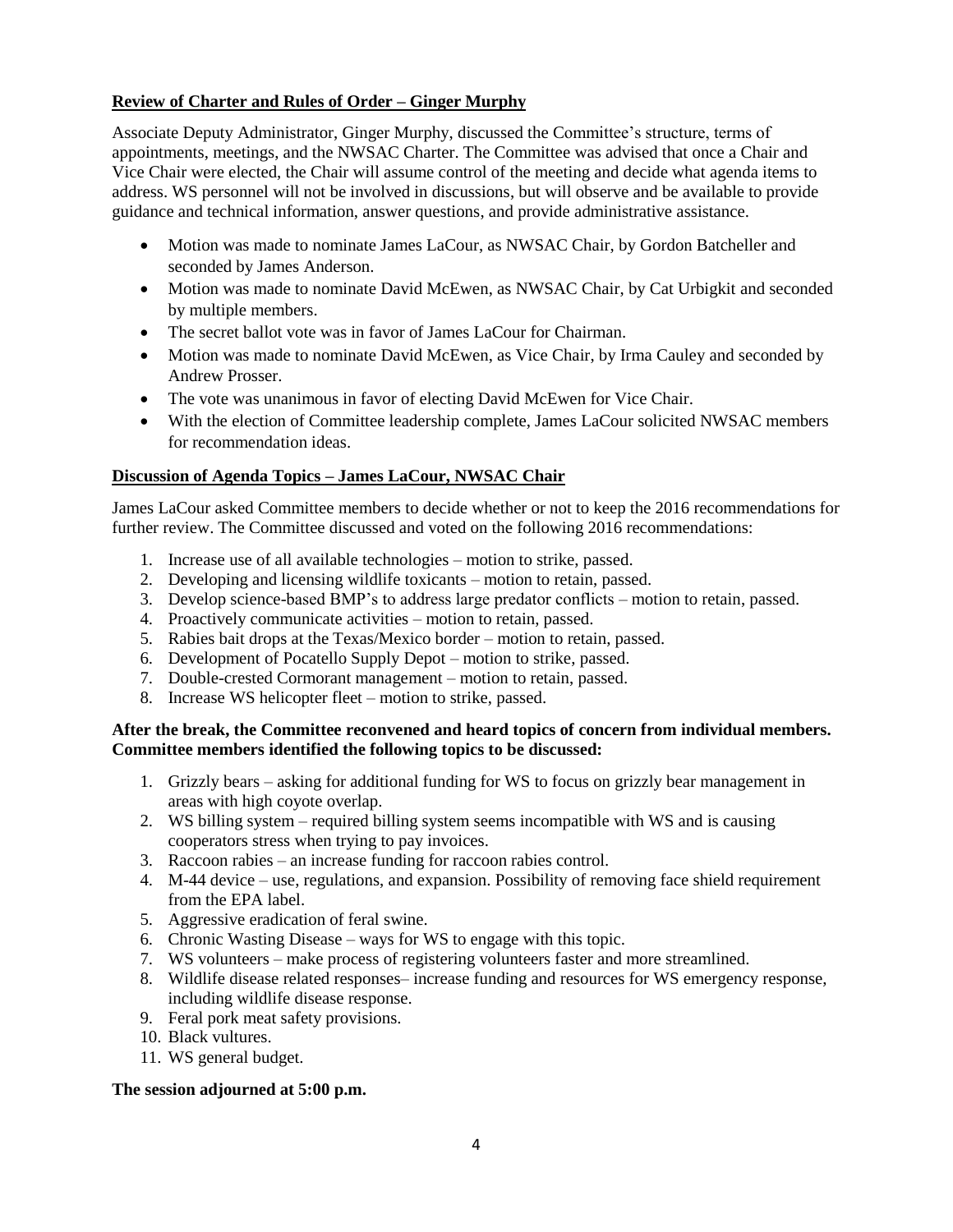### **September 19, 2019 – USDA South Building, Room 3109**

**After administration updates, Chairman LaCour, provided an overview of proposed recommendations. Tasked Committee members wrote the basic structure for each recommendation, the text appeared on the conference room screen and was edited in real time as Committee members provided input. Discussion concluded after each member was satisfied with the wording of each recommendation.** 

#### **Recommendation #1:**

The NWSAC recommends to the Secretary of Agriculture that Wildlife Services (WS) continue the process of development and registration of wildlife toxicants, and expedite the process where possible.

*Little discussion, the whole Committee agreed with the 2016 recommendation and wanted to keep the same recommendation for 2019.*

### **Recommendation #2:**

The NWSAC recommends to the Secretary of Agriculture that WS communicate program activities proactively to constituents and stakeholders especially including non-traditional audiences in communities where Wildlife Services is providing services. We encourage the use of econometrics in National Environmental Policy Act (NEPA) documents, research, and informational materials, including the positive economic impact of livestock and resources conserved through integrated wildlife damage management; and to communicate the relevancy and value of Wildlife Services activities to the public's quality of life in keeping with the Wildlife Services' focus on building public trust.

*The Committee agreed to retain the basic structure of the 2016 recommendation. 2019 Discussion:* 

- *"How does fish and wildlife conservation benefit the life of all Americans? Building public trust?"*
- *"Some citizens appreciate the fact that conservation efforts are being made even without ever witnessing or benefiting directly, but they need to be aware of the actions."*
- *"WS should let the public know they donate meat from animals removed."*
- *"Communities, where WS work, need to know the economic benefits of having their services, including the impacts to the local economy outside of the cooperators property."*
- *"To maintain the public trust WS needs to tell (their) story better, not let others tell it for them."*
- *"The public needs to know what positive work WS does. Example, WS should get direct credit when removing an animal involved in a human-wildlife conflict, not the state agency in-charge of the investigation."*
- *"WS also needs to do a better and faster job highlighting the good work they do and use social media more, like Twitter."*
- *"NWRC can develop the econometrics data that can help communicate the positive actions to the public, "Protecting wildlife investments" and maybe able integrate them into NEPA documents."*

### **Recommendation #3:**

The NWSAC recommends that the Secretary of Agriculture seek additional appropriations to increase funding for the management of rabies in the United States in the interest of human and animal health and safety, especially but not limited to raccoon rabies in the east and canine rabies on the Texas-Mexico border. Additionally, the NWSAC recommends a continuation of research, development and use of more efficient and effective vaccines with the goal of being raccoon rabies free by 2053.

*2019 Discussion opened with the topic of Mexico's proclamation of being canine-rabies free.*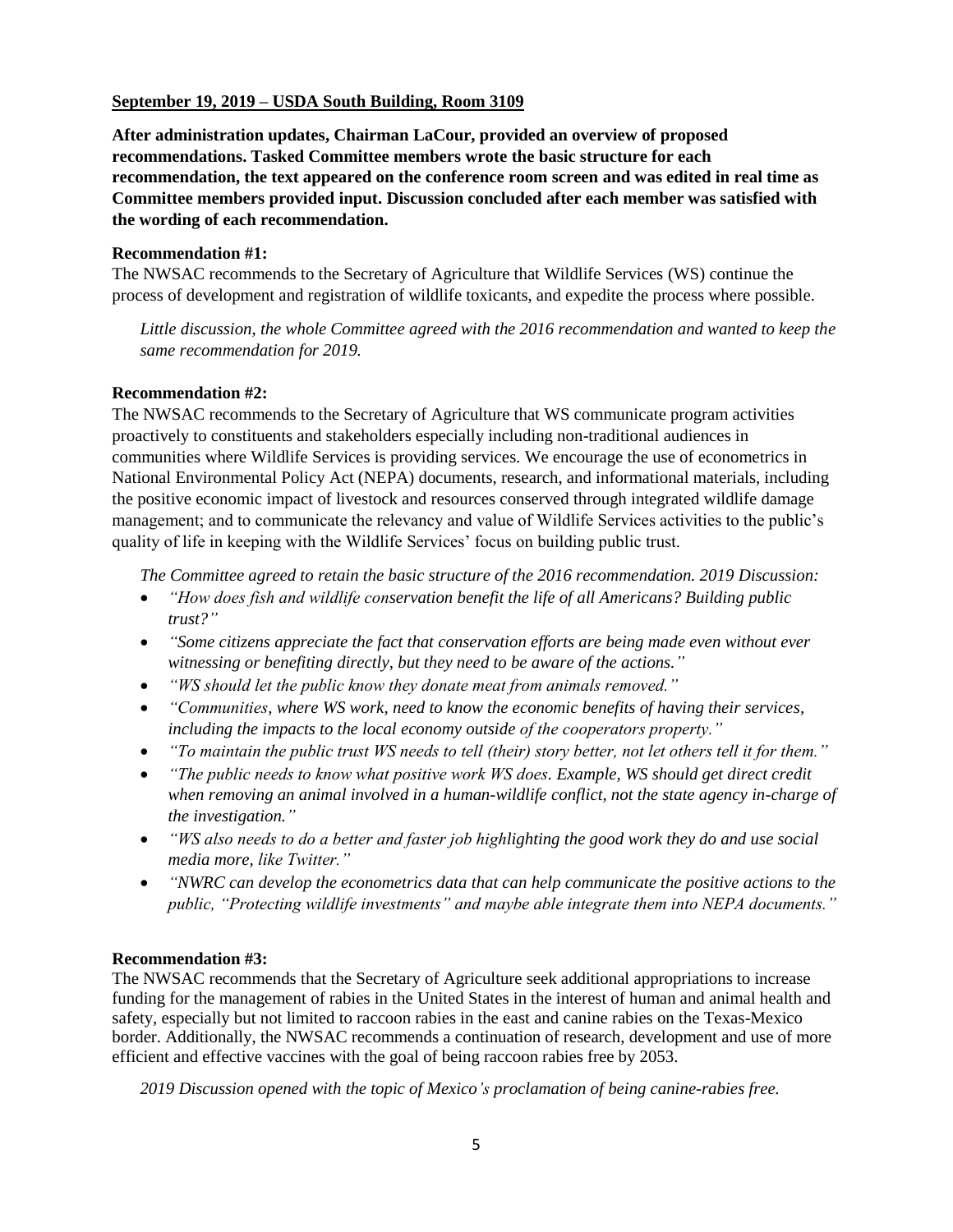- *"Is there a need to continue Texas-Mexico border rabies vaccine air-drops?"*
- *"What kind of rabies surveillance is going on near the Texas-Mexico border and Northern Mexico?"*

 *"Should the Texas funds be diverted to increase rabies eradication efforts in the Eastern U.S.?" Discussion about diverting funds from Texas to the Eastern U.S. Conclusion, without a Texas risk analysis and rabies surveillance plan, Texas air-drops should continue.*

 *"There should be new additional funding provided for rabies eradication work, but not at the expense of other WS projects or budgets."*

*New discussion about the rabies vaccines. WS uses 2 rabies vaccine baits, the VRG vaccine bait has been used for 25 years and the ONRAB vaccine has been used since 2011. The ONRAB bait still needs more testing and research on coyotes and other animals.*

- *"Is the old bait going away?"*
- *R. Chipman - "No. WS utilizes both vaccines. The ONRAB vaccine is more expensive but more research is needed to determine which vaccine can be more effective over time. The ONRAB price could come down as more vaccines are produced."*

*During the final discussion; the Committee agreed to simplify their recommendation.* 

*"Take generic approach so experts can decide where to use resources appropriately."* 

## **Recommendation #4**:

The NWSAC recommends to the Secretary of Agriculture, in reference to Double-crested Cormorants (DCCO), WS be provided with increased resources in partnership with other wildlife agencies to include staffing and budget. The NWSAC also recommends an increase in resources and efforts to provide assistance to farmers with lethal and nonlethal management of DCCO and other migratory birds that prey on aquaculture. Additionally, the NWSAC recommends that the Secretary of Agriculture communicate with the Secretary of Interior the following actions to protect the aquaculture industry:

- o To expedite the completion of an Environmental Assessment (EA) or Environmental Impact Statement (EIS) to support the re-creation of a DCCO Aquaculture Depredation Order.
- $\circ$  Recommend an increase to the allowable take from 51,571 to at least 91,175 for individual permits to be allocated across the states as recommended by USDA Wildlife Services.
- o Bring back the use of decoys by permittees to target problem birds that are unaffected by hazing.
- o Bring back the use of nest and egg destruction by permittees as a management tool.
- o Instruct regional offices to issue individual permits for DCCO for a 12-month period as before instead of seasonal dates.

The NWSAC also recommends that the Secretary of Agriculture discuss with the Secretary of Interior the pursuit of restoring the DCCO Public Resources Depredation Order in consultation with state fish and wildlife agencies.

# *In 2016, the USFWS vacated the Aquaculture and Public Resources Depredation Orders and for Double-crested Cormorants.*

- *"Would like to see the old DCCO depredation order restored, but it may be easier to list the demands."*
- *"The take should be at least 91k, the same as the previous order."*
- *"Add language to allow nest and egg destruction."*
- *"Don't limit permit language, ensure it is inclusive for all parties."*
- *"Would like to use decoys again, to remove early arriving DCCO. DCCO arriving later in the season will likely by-pass the area if there are no other DCCO already established in the area."*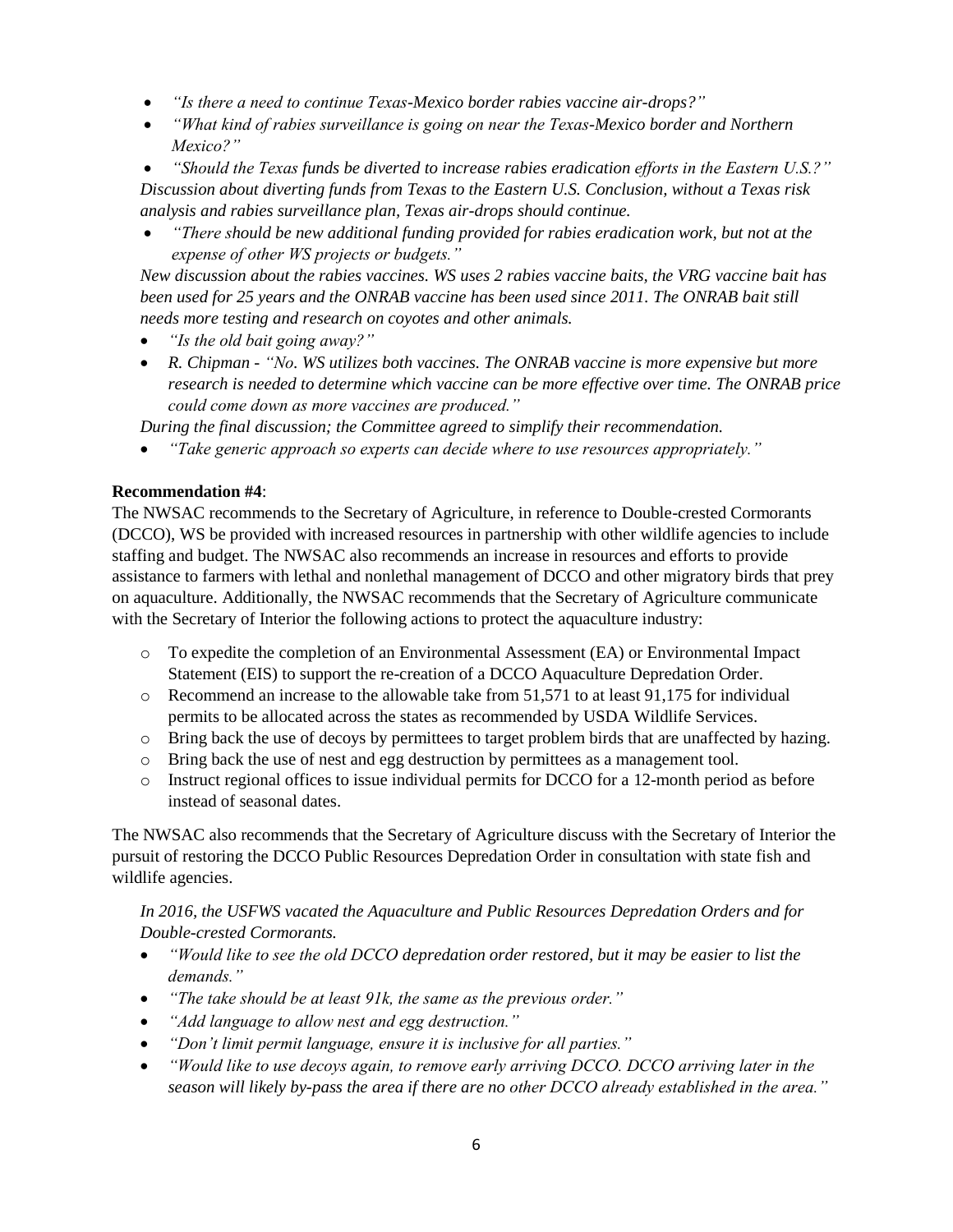## **Recommendation #5:**

The NWSAC recommends the Secretary of Agriculture engage the Secretary of Interior to seek additional Department of the Interior (DOI) funding for WS through an existing interagency agreement framework for conflict resolution involving large predator management in furtherance of restoration of species listed under the Endangered Species Act. The NWSAC specifically recommends additional resources be allocated for conflict resolution involving large predators, including but not limited to grizzly bears and wolves.

- *"Add specific language about working with Department of Interior to secure funding for additional resources for Endangered Species Protection."*
- *"Should reword, to specifically add grizzly bears and wolves."*

## **Recommendation #6:**

The NWSAC recommends to the Secretary of Agriculture that administrative reforms be adopted to enhance the efficacy and customer service of Wildlife Services program delivery including the following:

- o Amend billing documents to process changes at no added cost to Wildlife Services.
- o Provide more detailed accounting from the agency feeder system and allow Wildlife Services to review and correct bills prior to submission to the cooperator.
- o Reform and simplify policies pertaining to the use of volunteers to enable the rapid and efficient recruitment of volunteer Wildlife Services workers at the field level.
- o Enable immediate access to vehicles by Wildlife Services field personnel for the fulfillment of their duties. Exempt Farm Bill-funded and cooperator provided/funded vehicles from USDA vehicle caps.

The NWSAC recognizes and appreciates the APHIS Administrator and Under Secretary's support for Wildlife Services fleet needs and active fleet management.

- *"Enable WS State Offices to adjust and offer bills to cooperators rather than directly from FMMI."*
- *"Amend billing documents with no additional cost to WS."*
- *"More detailed statements from the Agency feeder system and correct bills prior to billing"*
- *"Have the Department allow WS to purchase more vehicles for feral swine and airport work. Employees should not be using their own vehicles in the field."*
- *"WS should be allowed to use cooperator and airport vehicles when available."*
- *"Simplify and speed up the process for WS to use volunteers. It is also a good recruitment tool."*
- *"Lump all the administration tasks together to allow flexibility."*

### **Recommendation #7:**

The NWSAC encourages the Secretary of Agriculture to continue working with the Secretary of the Interior to mitigate livestock depredation and property damage by vultures and eagles.

- *"Livestock depredation and property damage is increasing by vultures and eagles." Discussion to combine turkey vultures and black vultures and simplify language to just read 'vultures'. Turkey vultures that are around black vultures are learning how to predate livestock.*
- *"There should be collaborative efforts between USDA and the Department of Interior to address black vultures management.*
- *"There needs to be more research about black vultures."*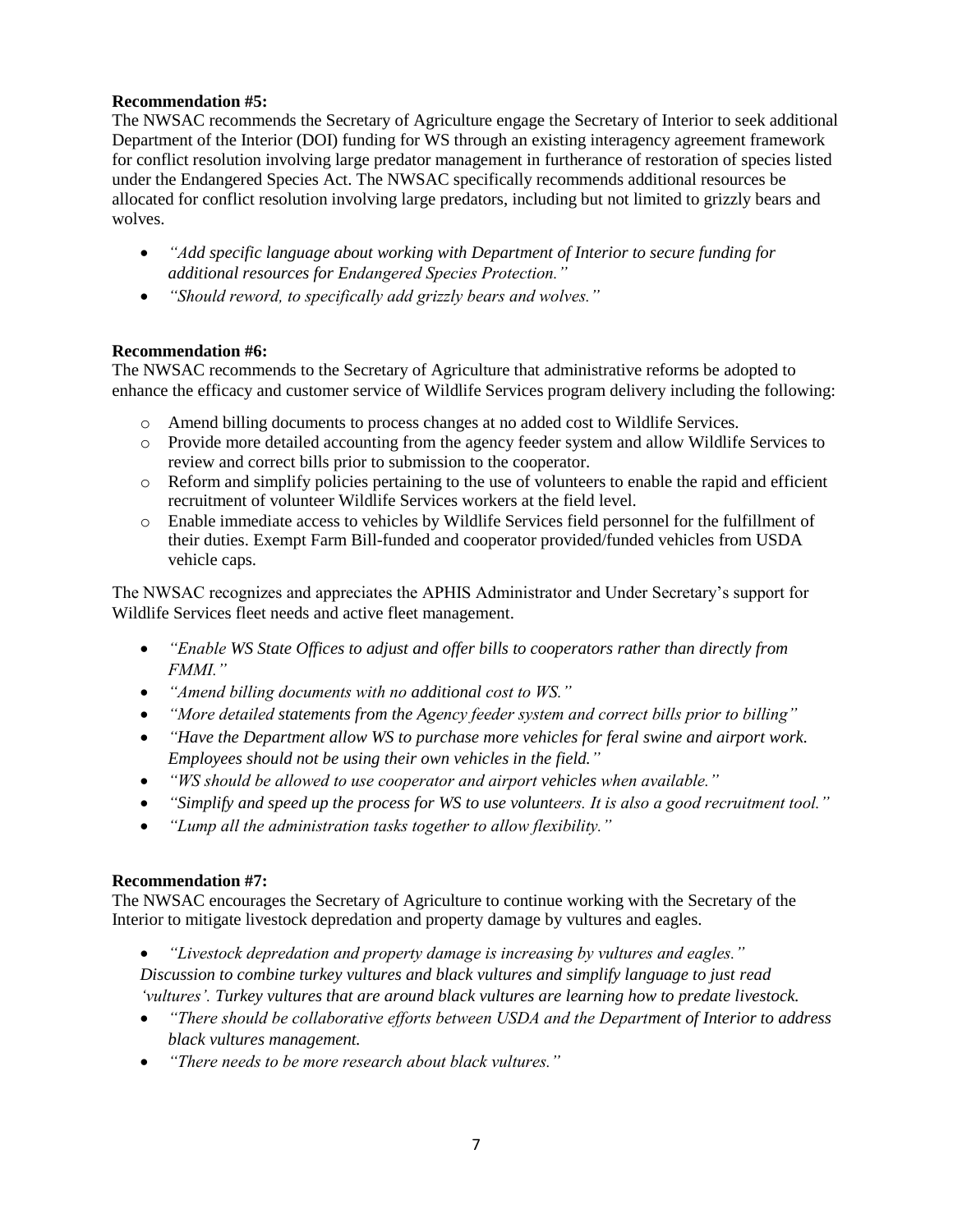## **Recommendation #8:**

The NWSAC recommends that the Secretary of Agriculture provide adequate resources to support preparedness and sustained infrastructure for emergency response to natural disasters, disease outbreaks, or any other declared emergency, as well as disease surveillance, prevention, and control of animal disease.

The NWSAC further recommends Wildlife Services collaborate with USDA-APHIS-Veterinary Services and the Centers for Disease Control and Prevention to obtain additional funding for increased wildlife disease operations.

- *"Enhance WS ability to respond to wildlife diseases and zoonotic disease outbreaks."*
- *"WS Wildlife Disease Biologists are over taxed and there are more issues coming up."*
- *"The disease program was downsized but the work increased, need more people, pulled in too many different directions, VS or CDC should pay."*
- *"It's emergency prevention to save animals and livelihoods."*
- *"Detection and response is the main issue, we need more surveillance and detection."*
- *"USDA should supply more for disease surveillance, prevention and emergency response."*

### **Recommendation #9:**

The NWSAC recommends the Secretary of Agriculture advocate for the creation and sustainment of a Wildlife Services Aviation Center of Excellence in Cedar City, Utah. Support should be commensurate with the growth and expansion of the Wildlife Services Aviation Program, the modernization and standardization of the Wildlife Services aircraft fleet, and the development and implementation of new and innovative training techniques and pilot recruitment and retention.

*Debated grammar and included new training techniques and pilot recruitment.* 

### **Recommendation #10:**

The NWSAC recommends that the Secretary of Agriculture continue to support the use of the M-44.

- *"M-44s need more support"*
- *"Should be used as part of an integrated management plan."*
- *"M-44s are highly controlled to avoid non-targets."*
- *"Eliminate unnecessary impediments – the opposition to its use."*
- *Discussion lead to keeping the recommendation 'simple' and have the Secretary maintain 'support' for M-44s.*

### **Recommendation #11:**

The NWSAC recommends that the Secretary of Agriculture encourage the development of studies and reviews that integrate economic and ecological effects of wildlife damage management for the protection of American agriculture and natural resources, including objective science-based reviews that consider the value of wildlife management for the promotion of healthy ecosystems.

The NWSAC encourages Wildlife Services research on emerging wildlife conflict issues and techniques to minimize these conflicts, including predator behaviors indicating increased risk of human attack, and the use of Livestock Guardian Dogs (LGDs) to protect varied classes of livestock, including cattle, in different production systems.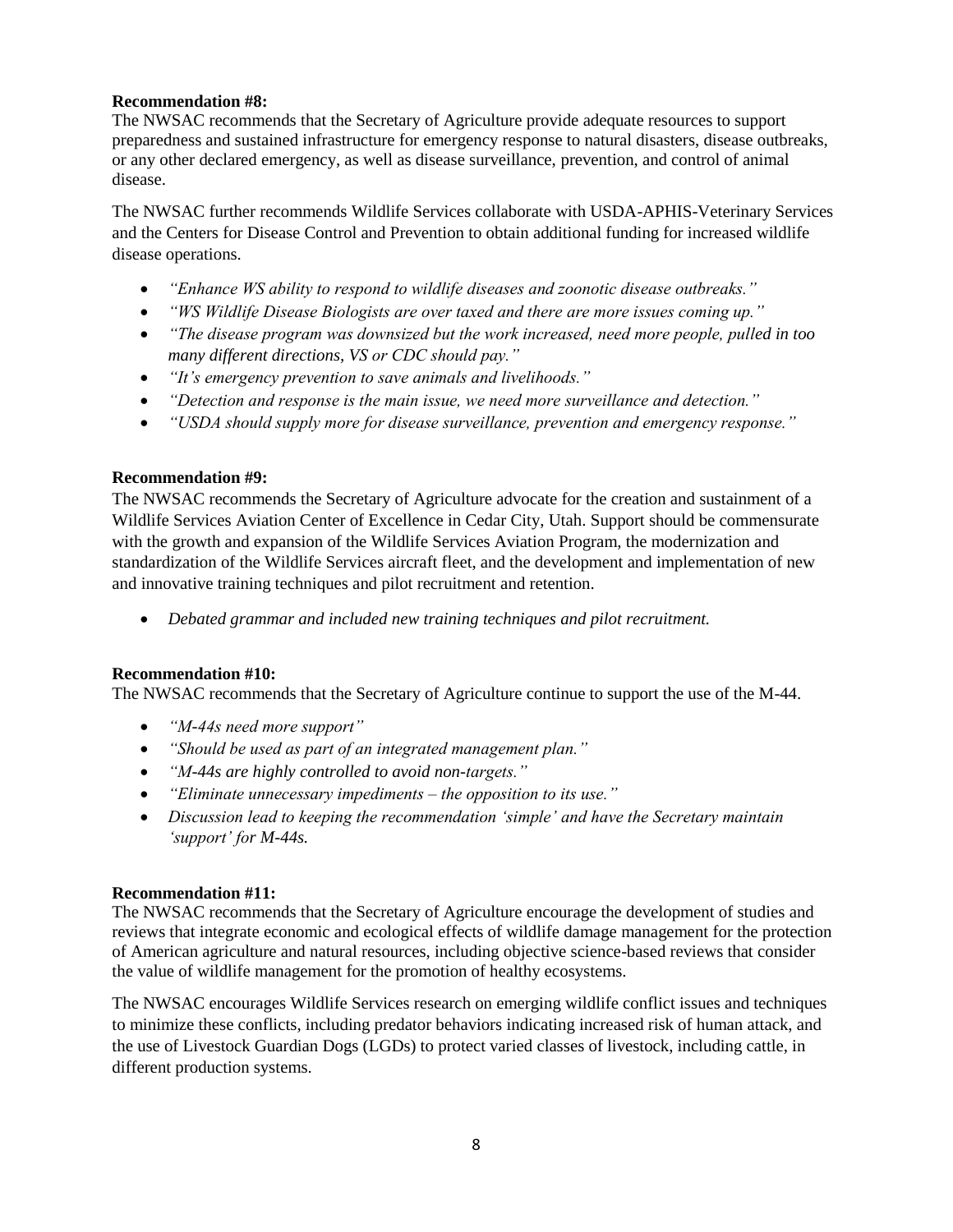- *"Study aggressive predators involved in human conflicts, and the ecological and economics effects on a large scale."*
- *Debated using dogs for human health and safety. Kept language to only use LGDs for livestock protection.*

# **Recommendation #12:**

The NWSAC recommends to the Secretary of Agriculture that WS:

- o Work collaboratively with the U.S. Fish and Wildlife Service and the U.S. Geological Survey to assist state and tribal agencies tasked with managing Chronic Wasting Disease (CWD).
- o Designate the National Wildlife Research Center (NWRC) as the primary research facility for applied research on CWD in wild cervids.
- o Seek new funding for research including: methods to increase the timeliness of test results for both live and dead specimens, vaccine development, and other research priorities related to CWD.
- *"We need outreach to the general public concerning CWD"*
- *Debated wild cervids vs. farm cervids and how proposed funding would be used.*
- *"It's more about awareness not funding"*
- *"Are we asking WS to do more? Our intent is – contingent upon financial resources, if available."*
- *"Designate NWRC as the primary research center for CWD and seeking new funding."*

## **Recommendation #13:**

The NWSAC recommends to the Secretary of Agriculture to expedite the development and registration of a sodium nitrite feral swine toxicant. We also urge the Secretary of Agriculture to explore new technologies for feral swine damage management and eradication. Wildlife Services is encouraged to work with state feral swine task forces, tribal agencies, and the National Wild Pig Task Force to deliver state specific and national objectives for feral swine damage control and eradication.

Also, the NWSAC recommends the Secretary of Agriculture works with Food Safety Inspection Service (FSIS) to examine the safety of feral pork for human consumption as feral hogs have been shown to be the hosts for numerous zoonotic diseases and parasites.

- *Debated the word, "Eradication," of feral swine. "Some states want to keep and manage a huntable population of feral swine."*
- *"States need to have input to eliminate or control populations. We need to support state taskforces and Tribal agencies."*
- *"Need to address feral pork food safety, humans are getting sick from brucellosis, the meat is not inspected but sold in some cases. Need to influence FSIS."*

**Following the last recommendation, the Committee considered the location and date for the next NWSAC meeting. Ideas for locations included Cedar City, Utah (Aviation Training Center), Montana (State Program), and Fort Collins, Colorado (National Wildlife Research Center, State Program). The Committee selected Fort Collins, Colorado for a yet-to-be-determined date in July, August was selected as a back-up month. The Committee members watched a short video about the collaborative work between the Defenders of Wildlife and WS. Before the final vote on the recommendations, minor edits were made to most of the recommendations for wording consistency. The NWSAC chair led the vote resulting in a unanimous vote on all the recommendations. The Committee members all moved outside for a group picture and the meeting was officially adjourned at 4 pm.**